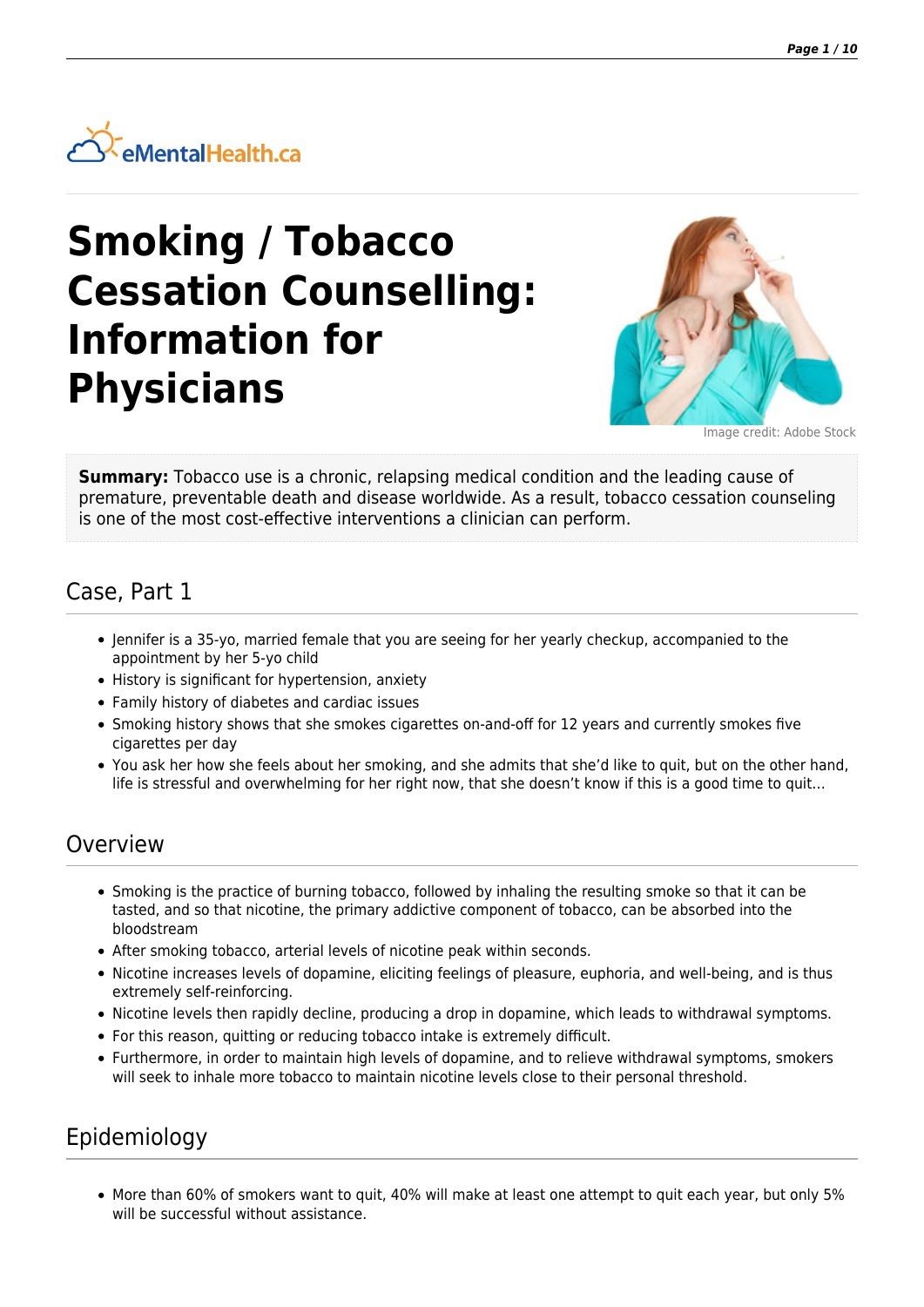- Smokers who try to quit with the help of best practice counselling and cessation medications will experience 2-4X the success with quitting compared to those who try to quit "cold turkey."
- Physician advice to quit boosts motivation by 30-40%.
- On average, 30% of patients are ready to quit, 40% will be ready in the next 6 months, and 30% are not yet ready to quit.

# Signs/Symptoms

Symptoms of nicotine toxicity (acute nicotine poisoning):

- Nausea
- Vomiting
- Salivation
- Pallor
- Abdominal pain
- Diarrhea
- Cold sweat

Withdrawal symptoms begin within a few hours of the last cigarette, are strongest within the first few days of smoking cessation, and subside within 2-3 weeks:

- Irritability
- Aggression
- Poor concentration
- Lightheadedness
- Night-time awakenings/insomnia
- Constipation
- Oral ulcers
- Cravings/urges to smoke
- Depression, anxiety
- Cognitive and attention deficits
- Sleep disturbances
- Increased appetite

# **Diagnosis**

DSM-5 Tobacco Use Disorder

A problematic pattern of tobacco use leading to clinically significant impairment or distress, as manifested by at least two of the following, occurring within a 12-month period:

- 1. Tobacco taken in larger amounts or over longer periods of time
- 2. Persistent desire or unsuccessful efforts to cut down or control use
- 3. A great deal of time is spent on activities necessary to obtain or use tobacco
- 4. Craving or a strong desire or urge to use tobacco
- 5. Recurrent tobacco use resulting in a failure to fulfill major role obligations at work, school, or home
- 6. Continued tobacco use despite having persistent or recurrent social or interpersonal problems caused or exacerbated by effects of tobacco (e.g., arguments with others about tobacco use)
- 7. Important social, occupational, or recreational activities are given up or reduced because of tobacco use
- 8. Recurrent tobacco use in situations in which it is physically hazardous (e.g., smoking in bed)
- 9. Tobacco use is continued despite knowledge of having a persistent or recurrent physical or psychological problem that is likely to have been caused or exacerbated by tobacco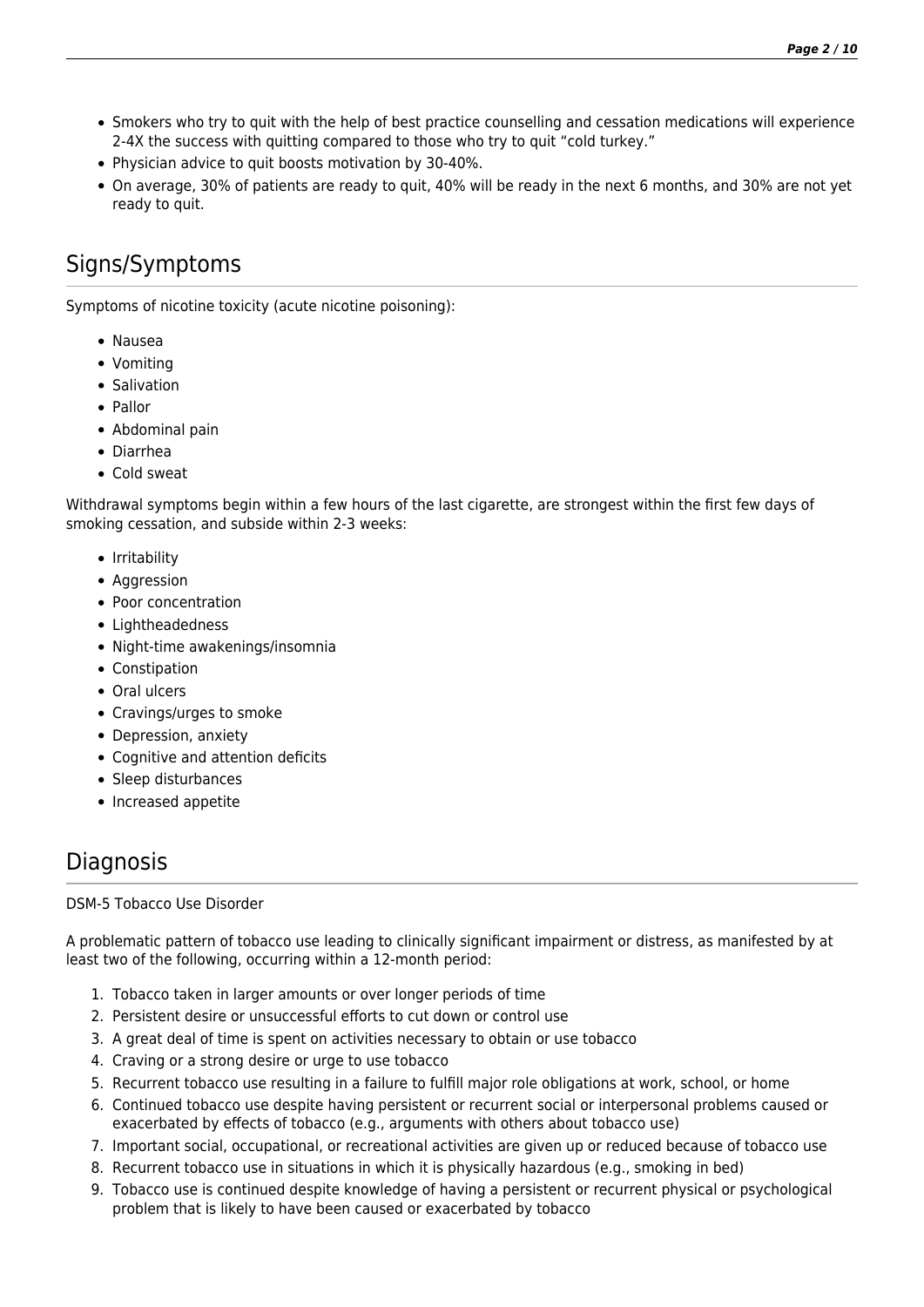- 10. Tolerance, as defined by one of the following:
	- a. The need for markedly increased amounts of tobacco to achieve the desired effect
	- b. A markedly diminished effect with continued use of the same amount of tobacco
- 11. Withdrawal, as manifested by either of the following:
	- a. The characteristic withdrawal syndrome for tobacco

b. Tobacco (or a closely related substance, such as nicotine) is taken to relieve or avoid withdrawal symptoms

# Screening

The following screening questions are based on the [Ottawa Model for Smoking Cessation in Primary Care](http://ottawamodel.ottawaheart.ca/primary-care).

1) Ask (30 seconds)

- Ask all patients, at all visits (the 5th vital sign)
- Clinician:
	- "Have you used any form of tobacco in the past 7 days?"
	- "Have you used tobacco in the past?"

2) Advise (2 minutes)

- Patients require assistance, not a lecture. Patients need clear, strong, personalized, and non-judgemental support.
- Clinician:
	- "If you would like to stop smoking, I can help you."
	- "Are you willing to make a quit attempt now?"
	- $\circ$  "The final decision about cessation is up to you. You can book an appointment any time if you change your mind."
	- $\circ$  "I will ask you about your smoking status at every visit"

### 3) Act (8–15 minutes)

• Set up a 'quit plan' visit and follow-up visits.

### **History**

The following are examples of more detailed questions that a clinician might ask:

| <b>Tobacco History</b>     | • Have you used any form of tobacco in the last seven days?<br>• Have you used any form of tobacco in the past?<br>• What types of tobacco do you use?<br>• How many cigarettes do you smoke per day?<br>• After waking up, when do you smoke your first cigarette?<br>• How old were you when you started smoking?<br>• For how many years have you smoked?<br>• Total number of years of smoking: How many years have you smoked?<br>• Pack years $=$ number of packs per day $\times$ number of years of smoking<br>• Where does smoking take place at home?<br>• Any other smokers inside the home? |
|----------------------------|---------------------------------------------------------------------------------------------------------------------------------------------------------------------------------------------------------------------------------------------------------------------------------------------------------------------------------------------------------------------------------------------------------------------------------------------------------------------------------------------------------------------------------------------------------------------------------------------------------|
| Reasons for smoking        | • What are the positives of smoking for you?<br>• Typical reasons, e.g. dealing with stress; its relaxing; its social                                                                                                                                                                                                                                                                                                                                                                                                                                                                                   |
| Reasons to quit<br>smoking | • What are the negatives of smoking for you?<br>. If you quit smoking, how would things be better? E.g. what would be some benefits or<br>advantages? E.g. impact on your health, relationships, money                                                                                                                                                                                                                                                                                                                                                                                                  |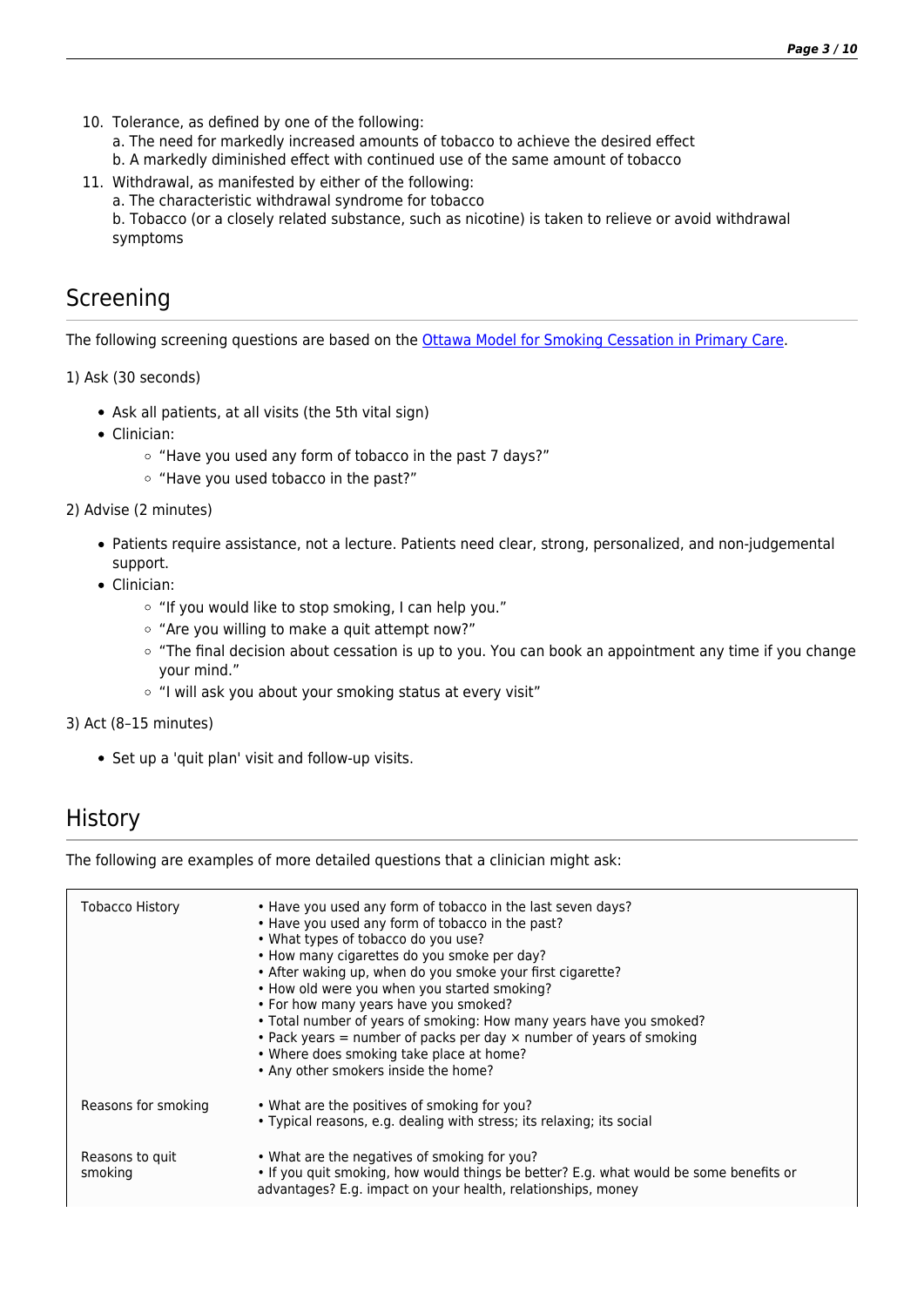| Cessation/<br>Relapse   | • Past attempts at quitting<br>• Have you tried to quit before?<br>• How many attempts to quit have you made in the past year?<br>. What has been your longest period of abstinence?<br>• What's worked in the past?<br>. What's made it difficult for you to quit?<br>. What might you do differently this time?<br>• Longest period of abstinence<br>• Reason(s) for relapse<br>• Quit smoking pharmacotherapy history<br>• Response to previous use of pharmacotherapy |
|-------------------------|---------------------------------------------------------------------------------------------------------------------------------------------------------------------------------------------------------------------------------------------------------------------------------------------------------------------------------------------------------------------------------------------------------------------------------------------------------------------------|
| <b>Triggers</b>         | • Meals, stress, other smokers, drinking, the smell or sight of cigarettes                                                                                                                                                                                                                                                                                                                                                                                                |
| Motivation for quitting | • What are your motivators for wanting to quit?<br>. Typical reasons: Social Stigma, pressure from family/friends, concerns about long term<br>health, exercise improvement                                                                                                                                                                                                                                                                                               |
| Worries about quitting  | • Any worries or concerns that get in the way of quitting?<br>• Typical reasons<br>• Having to use medications to quit, cost of any medications, fear of addiction to<br>prescription medications, stress, weight gain, spouse/significant others who smoke,<br>withdrawal symptoms, cravings, mood changes, fear of change, misguided conception that it<br>is too late to experience significant health benefits                                                        |

# Physical Exam

| Vitals                       | Physical effects of nicotine: Increased HR, increased BP<br>Physical effects of nicotine withdrawal/tobacco cessation include: Slow HR                                                          |
|------------------------------|-------------------------------------------------------------------------------------------------------------------------------------------------------------------------------------------------|
| <b>General Observations</b>  | Any strong odors of tobacco use?<br>Weight loss commonly associated with tobacco use)<br>Weight gain commonly associated with tobacco cessation).<br>Tar-stained teeth<br>Premature skin aging. |
| Head and Neck                | Examine oral cavity including mouth, lips and tongue looking for dry mucous membranes,<br>signs of tar or resin stains which are prominent on the lips or tongue.                               |
| Respiratory / Cardiovascular | Conduct a thorough respiratory and cardiovascular exam.                                                                                                                                         |

# Mental Status Exam (MSE)

Anxiety and depression commonly coexist with tobacco use. The early phases of withdrawal may present with more irritability, anxiety, and agitation.

| Mood/Affect     | Any problems with mood / affect?                                                                                |
|-----------------|-----------------------------------------------------------------------------------------------------------------|
| Thought Content | Inquire about the patient's safety and probe further if the patient endorses suicidal or homicidal<br>ideation. |

# Management: Pharmacological

Prescribe smoking cessation pharmacotherapy to deliver as much medication as is necessary for as long as necessary (i.e. for as long as the patient continues to experience cravings or withdrawal symptoms)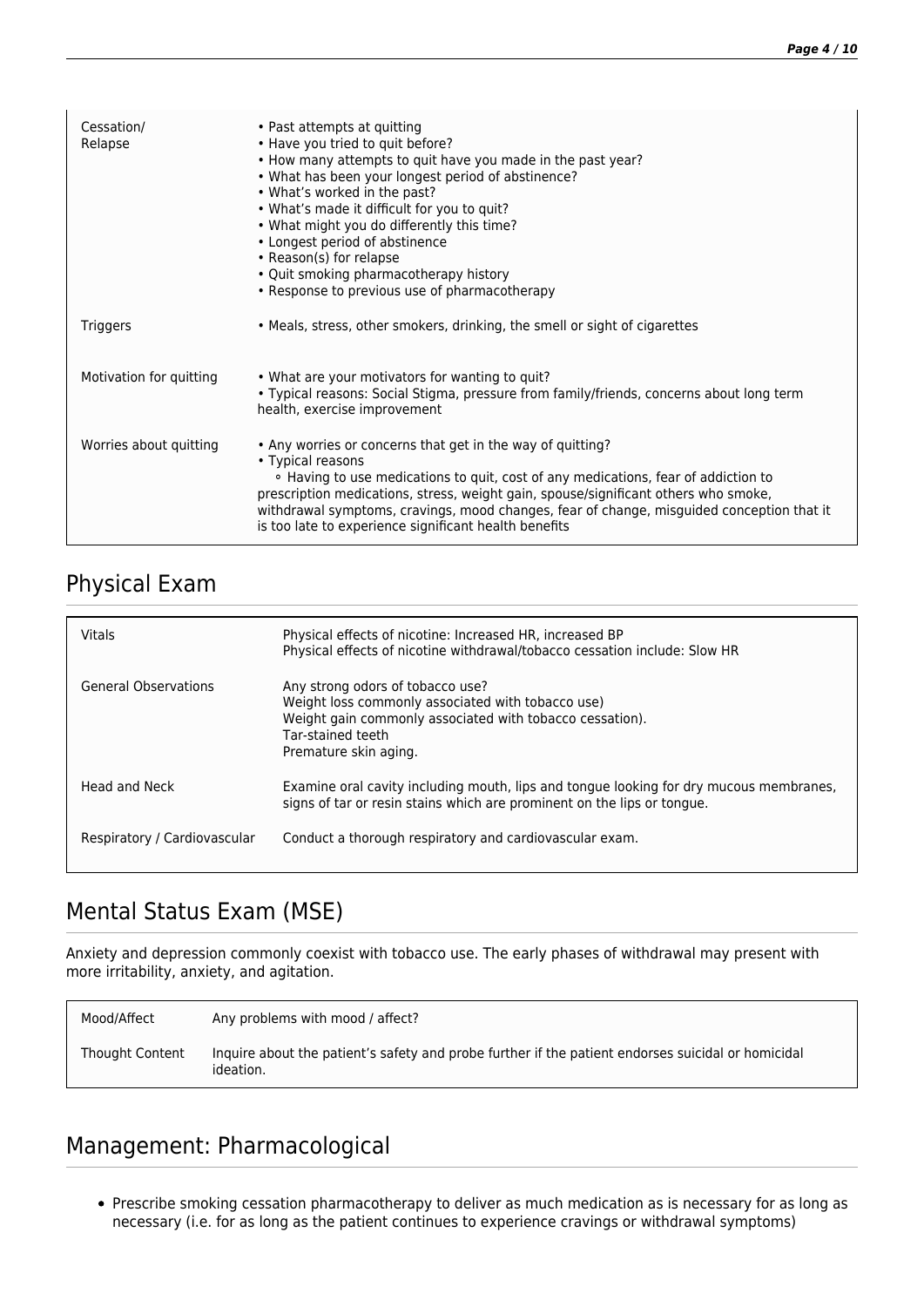- Not unusual to provide for several months or more
- Early discontinuation of medication will increase the likelihood of relapse, therefore patients should be advised to use a full course of medication, even if they are smoke-free

Explain use of medication:

- Efficacy and safety (double to triple greater success in quitting)
- Review specific instructions of use with patients (e.g. inhaler technique)
- Address common side-effects
- Withdrawal symptoms are not the same as symptoms of adverse events
	- $\circ$  Address adherence to medications; patients should be advised to use the full course of medication, even if they are smoke-free

Types of medication:

1. Nicotine Replacement Therapy (NRT)

- Delivers pure nicotine slowly via the venous system (peaks within 5 minutes), producing steady-state levels and helping to minimize withdrawal and cravings.
- Less nicotine than smoking (regardless of dose); none of the 4000–7000 chemicals in cigarettes; no carcinogens; no carbon monoxide
- Doubles quit rates and can be combined with other therapies
- $\bullet$  Best practice = combination NRT (patch + short acting agents)
- Dosing based on the degree of nicotine addiction:
- $*$  # of cigarettes per day, time to first cigarette in the morning, patient history with cessation attempts

| Long Acting NRT<br>(Patch)                                    | Can be titrated up/down and combined with short-acting NRT, as needed. No danger of<br>overdosing on a nicotine patch or becoming addicted to the patch<br>Side effects: nausea, dizziness, sleep disturbances, headache, upset stomach, skin irritation<br>(NOTE: Skin irritation is due to the patch adhesive, not nicotine)                                                                                                                                                                                                          |
|---------------------------------------------------------------|-----------------------------------------------------------------------------------------------------------------------------------------------------------------------------------------------------------------------------------------------------------------------------------------------------------------------------------------------------------------------------------------------------------------------------------------------------------------------------------------------------------------------------------------|
| <b>Short Acting NRT</b><br>(Gum, Lozenges,<br>Spray, Inhaler) | All short-acting NRT (gum, lozenges, spray, or inhaler) can be used to deal with "breakthrough<br>cravings". Can be used independently for mild smokers (<5 cigarettes per day). Often<br>combined with NRT for breakthrough cravings<br>Gum side effects: Sore throat, hiccups, stomach irritation<br>Inhaler side effects: throat and mouth irritation, headache, nausea, indigestion<br>Spray side effects: throat and mouth irritation, headache, hiccups, nausea, vomiting,<br>indigestion, increased saliva production, dry mouth |

### 2. Bupropion (Zyban)

- Stimulates noradrenergic receptors in the brainstem, and dopaminergic regions in the forebrain
- Initiated 7-days prior to quit date, and up-titrated across 12-weeks
- Side effects: Dry mouth, arthralgia, insomnia/sleep disturbances, dizziness, pruritus, rash
- Adverse event: Seizure! (rare; do not use in patients with a history of seizures)
- Can be taken up to 24-weeks or longer
- Dosage: Start at 150 mg once daily for 3 days; increase to 150 mg twice daily; treatment should continue for 7 to 12 weeks (maximum dose: 300 mg daily).

### 3. Varenicline (Champix)

- Considered the 'gold standard' of smoking cessation pharmacotherapy
- Acts on α4β2 nicotinic acetylcholine receptors
- Dual activity
	- Agonist effect: provides relief from craving and withdrawal
	- Antagonist effect: blocks satisfaction and rewarding effects of nicotine when patient smokes
- Initiated 8-35 days prior to quit date
- Side Effects: Nausea, vomiting, sleep disturbances, headache, constipation, mood changes, allergic reaction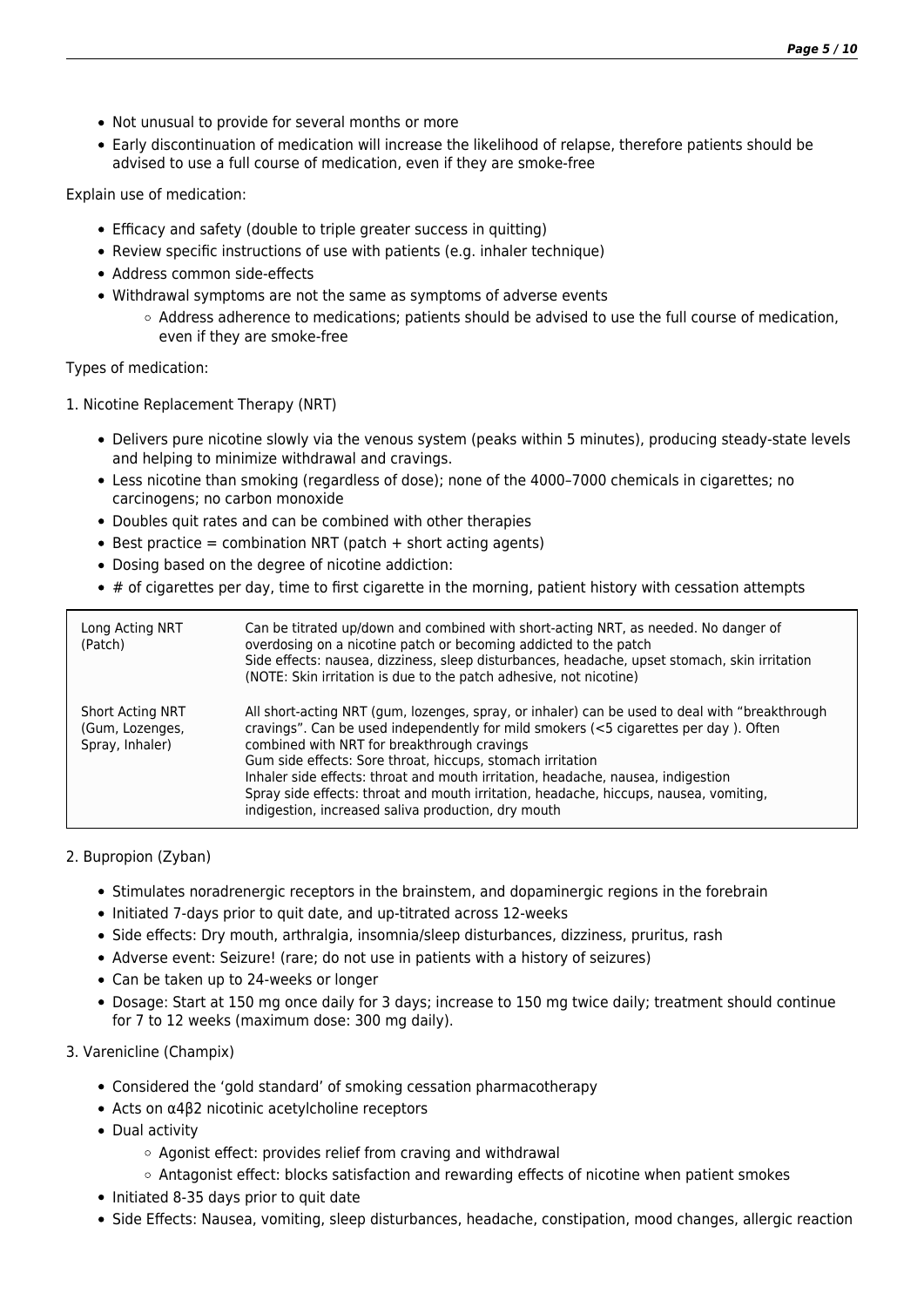- Dosage:
	- $\circ$  Initial: Days 1 to 3: 0.5 mg once daily, then Days 4 to 7: 0.5 mg twice daily
	- Maintenance (≥ Day 8):
		- US labeling: 1 mg twice daily for 11 weeks
		- Canadian labelling: 0.5 to 1 mg twice daily for 11 weeks
	- o Note: Start 1 week (US labelling) or 1 to 2 weeks (Canadian labelling) before the target quit date.

### Management: Behavioural

### Withdrawal

- Symptoms of withdrawal are normal
- Will lessen in the weeks following quitting (usually last 3-5 days)
- Cessation pharmacotherapy will help reduce/eliminate the symptoms

### Cravings (4DS)

- Delay: cravings pass in 3-5 minutes
- Distract: occupy with a task
- Drink water: helps to flush out the chemicals and toxins
- Deep breaths: aid in relaxation and help cravings subside
- Substitute
- Use short-acting NRT (inhaler, gum, lozenges)

### Routines

- Avoid the trigger or situation
- Change the trigger or situation
- Find an alternative or substitute to the cigarette in response to the trigger or situation (e.g. short-acting NRT)

### Modify

- Modify triggers (morning coffee, work breaks, entering the car, etc)
- Diet and exercise
- Caffeine: Cut caffeine intake by half, or switch to decaffeinated beverages

### Management: Not Ready to Quit

| Not Ready to Quit | Reduce to Quit (RTQ)<br>. Method to assist patients who are not yet ready to quit or prefer not selecting a target quit date<br>• Steps<br>• Assist patient in setting a target number of cigarettes per day to cut down (at least 50%)<br>. Assist patient in setting a target date to achieve a 50% reduction<br>. Support patient in continuing to cut down the number of cigarettes per day<br>. Encourage patients to cut back the amount they smoke.<br>. Assist patient in a 'practice' run of being smoke-free<br>• "Try asking family and friends who smoke to not smoke around you or offer you cigarettes"<br>. Assist patient in planning rewards for staying 'smoke-free |
|-------------------|---------------------------------------------------------------------------------------------------------------------------------------------------------------------------------------------------------------------------------------------------------------------------------------------------------------------------------------------------------------------------------------------------------------------------------------------------------------------------------------------------------------------------------------------------------------------------------------------------------------------------------------------------------------------------------------|
|                   |                                                                                                                                                                                                                                                                                                                                                                                                                                                                                                                                                                                                                                                                                       |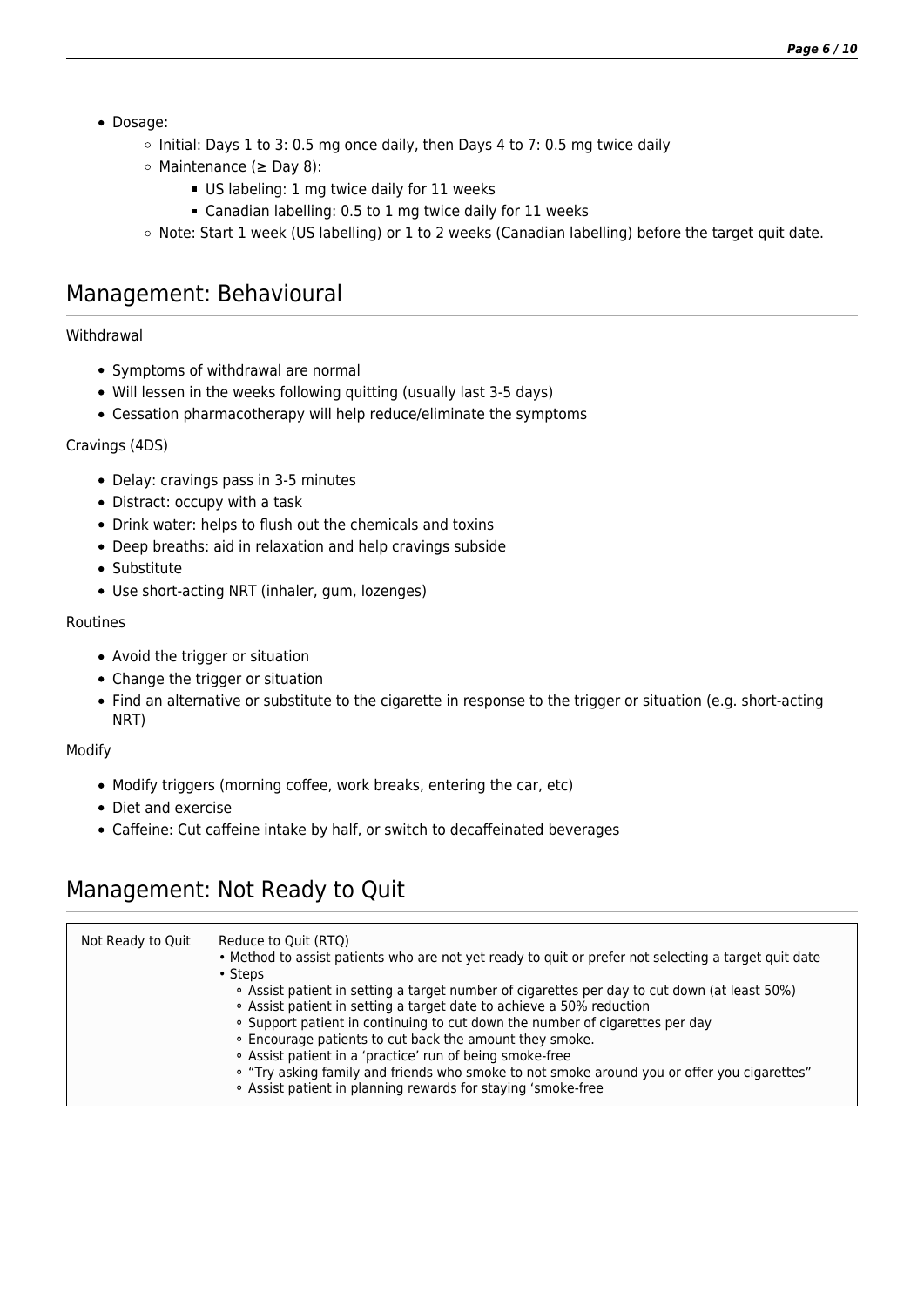| Ready to Quit | Ouit Date:<br>• 50% of patients find this useful, 50% of patients find this stressful. Let patient know there may be<br>no perfect date to quit, but to avoid choosing a date close to a special occasion or critical event<br>· Step 1: Set a quit date<br>• Select a date that is relatively routine<br>• Avoid selecting a date near a major deadline<br>• Avoid selecting a date near a special event<br>• Step 2: Quit smoking medication (see below)<br>. NRT (Patch, Inhaler, Gum, Lozenge, Spray)<br>• Verenicline (Champix)<br>• Bupropion (Zyban)<br>• Step 3: Follow-up support<br>∘ HCP appointment |
|---------------|-----------------------------------------------------------------------------------------------------------------------------------------------------------------------------------------------------------------------------------------------------------------------------------------------------------------------------------------------------------------------------------------------------------------------------------------------------------------------------------------------------------------------------------------------------------------------------------------------------------------|
|               | · Smokers' quit lines/online support<br>• Community resources                                                                                                                                                                                                                                                                                                                                                                                                                                                                                                                                                   |

### Management: Follow-up

The first weeks of quitting smoking are critical

- Schedule follow-up visit 2–4 weeks following scheduled quit date, and 8–10 weeks after the scheduled quit date
	- Follow-up visits in the early weeks following an attempt to quit is effective in the prevention of relapse, as more than 75% of unaided quitters relapse within the first week
- Recommend resources such as
	- o Smokers' quit lines,
	- Online supports, and
	- Community resources

### 2–4 Weeks after Quit Attempt

- Assess progress and problems
- Titrate medication (if needed)
- Reduce dose of medication for patients who experience side effects
- Increase dose of medication for patients who experience withdrawal symptoms and cravings
- Consider type, amount, length of treatment, and combo
- Support relapse prevention
- Boost motivation and confidence

### 8–10 Weeks after Quit Attempt

- Determine if an extension of pharmacotherapy is necessary
- Determine if an extension of follow-up is required
- Support patient in relapse prevention

Clinician questions to ask at follow-up visits:

- "Have you used any form of tobacco since your last visit?"
	- $\circ$  Number of cigarettes in last 7 days
	- $\circ$  Number of cigarettes since quit plan visit
	- Any other types of tobacco use (ecigarettes, hookah, etc)
	- $\circ$  Offer congratulations for reduction/abstinence
- "How many caffeinated beverages, on average, do you consume a day?
- "How many alcoholic beverages, on average, do you consume a week?"
- Any recreational drug use?
- Smoking cessation medications
	- o "Are you still taking the prescribed medications?"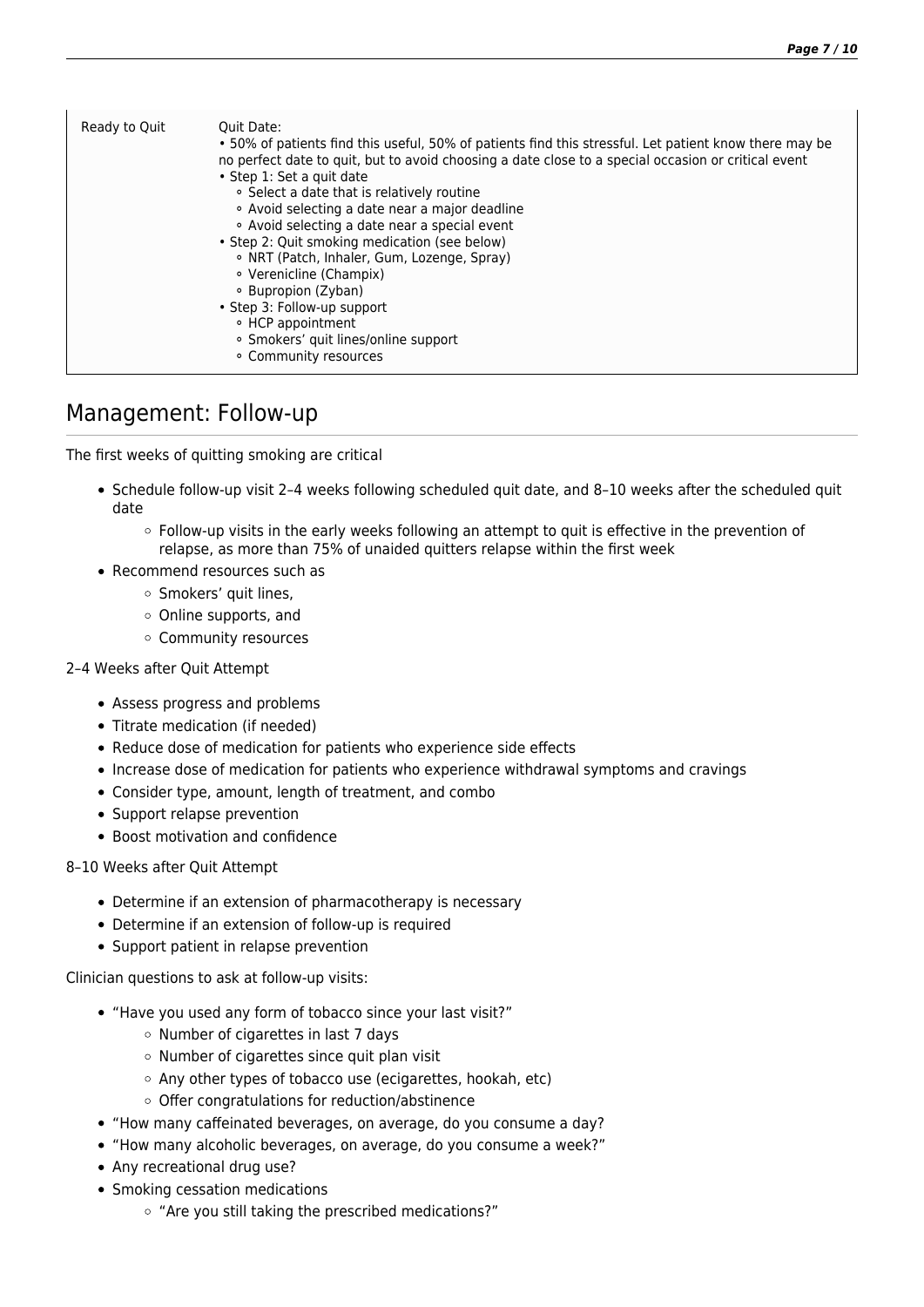- Early discontinuation of medication increases the likelihood of relapse
- "Have you experienced any side effects from the medication ?"
	- If yes, document frequency, time of day, and intensity
- "What are the situations most likely to stimulate a return to smoking?"
- Offer simple and strategic advice to help patients modify or avoid trigger(s)
- "On a scale of 1–10, how confident are you that you can stay smoke-free?"

# Key Points

- Number of previous quit attempts is a powerful predictor of cessation success.
- Emphasize quitting as a process, not an event.
- Remind patient that quitting can be a long process.
- Has the patient had a slip? Encourage them to get back on track with a new cessation attempt.
- Put slips and relapses into perspective Use 'slip' as a learning experience and encourage patients to not let a slip throw off their quit plan.
- Do you feel tempted to lecture? Lectures usually end up making a patient feel worse, and they may shut down or stop listening to you. Instead, thank them for trying, and normalize that it is hard to quit. Encourage another quit attempt or a recommitment to total abstinence.
- Assist patient with strategies to achieve long-term abstinence.
- Offer congratulations on any type of success.
- Strongly encourage patients to remain smoke-free.

## When and Where to Refer

### **Provincial / Municipal Cessation Supports**

- $\circ$  Refer the patient making a quit attempt to an appropriate organization that offers cessation counseling/support or provide information on local smoking cessation resources.
- $\circ$  Ouit Smoking Program at the University of Ottawa Heart Institute <https://www.ottawaheart.ca/clinic/quit-smoking-program>

### **Cardiologist or Respirologist**

- $\circ$  Heart disease and Chronic Obstructive Pulmonary Disease are both major unfortunate end-points for tobacco use.
- $\circ$  There is evidence to suggest that, for patients with serious cardiovascular disease, compliance with a comprehensive smoking cessation counseling program is comparable to that of ACE inhibitors.
- Following a cardiac event, continued smoking may greatly increase a patient's mortality risk.
- $\circ$  Smoking cessation is one of the most beneficial treatments for COPD.
- **Referral to a Cardiologist or Respirologist may be indicated if:**
	- Patient's smoking is refractory to primary care interventions (i.e. referral to specialized cardiac or pulmonary rehabilitation programs)
	- There is evidence/concern for ongoing, worsening, or newly developed tobacco-related cardiorespiratory disease (e.g. worsening shortness of breath, angina, medication titration, or decline in physical activity tolerance)
	- Re-analysis of cardiac/lung functions following cessation in a patient with cardiac or pulmonary disease.
- **Psychiatrist**
	- Indications for referral to a psychiatrist include:
		- Severe psychiatric co-morbidity
		- Close monitoring of medication side effects
	- $\circ$  Smokers with a history of major depressive disorder are at risk for developing another depressive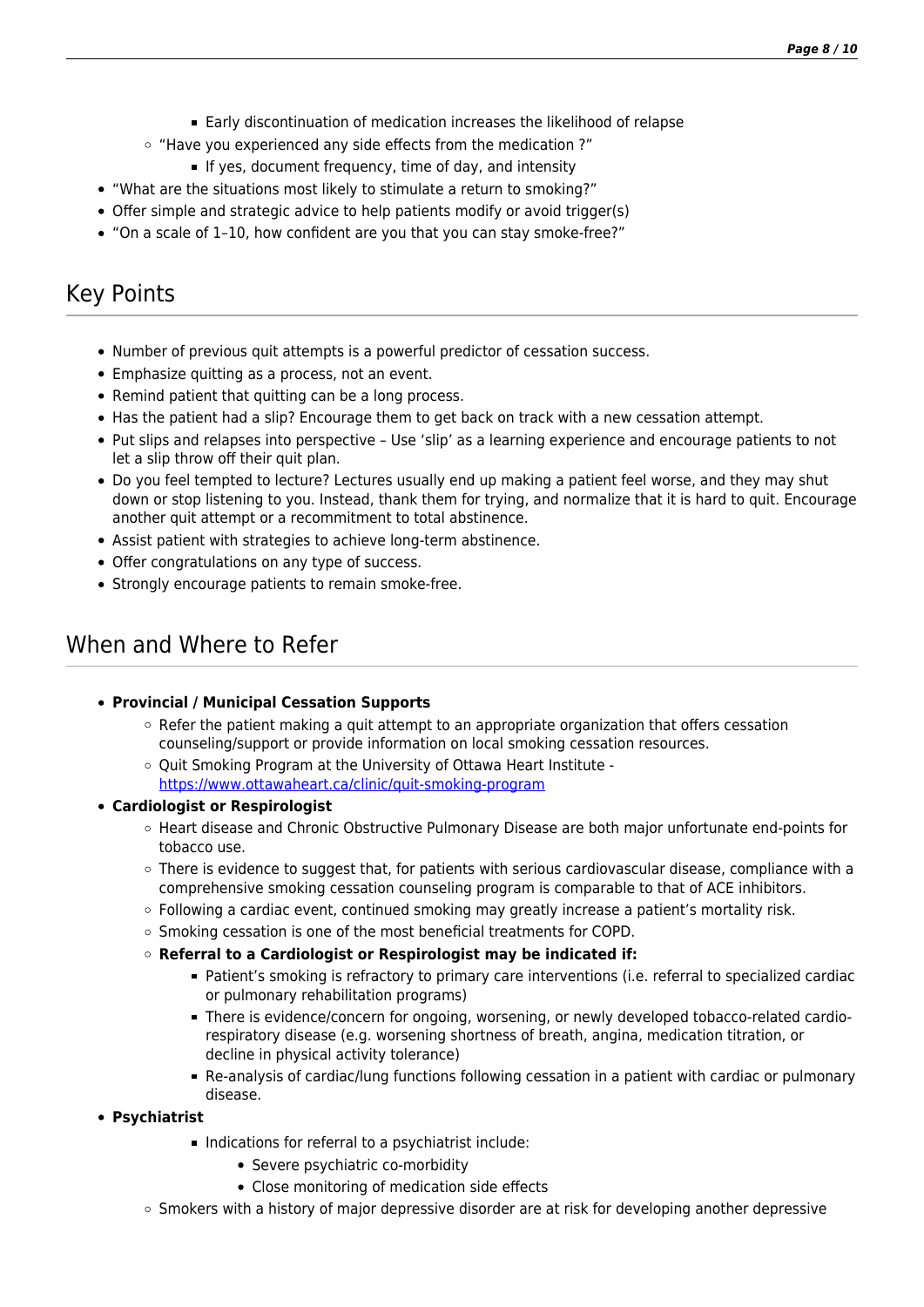episode after quitting, or experiencing enhanced withdrawal symptoms during abstinence.

- o Smoking cessation may increase blood levels of certain psychotropics.
- $\circ$  Do ensure the patient is psychiatrically stable to make a cessation attempt.
- Don't expect a patient to be able to quit in the midst of an acute mental health illness such as major depression.

# Case, Part 2

- Jennifer is a 35-yo mother whom you are seeing for an annual checkup, accompanied at the appointment by her 5-yo child
- When you ask her about her smoking, she admits that she'd like to quit, but on the other hand, life is stressful and overwhelming for her right now, that she doesn't know if this is a good time to quit
- You ask more about her reasons for smoking, and you validate that indeed, it does sound like she has a lot of stress, and that indeed, you can appreciate her wanting to smoke in order to reduce stress
- You ask about any negatives to smoking, and she admits that now that she has a young child, she really would like to quit smoking
- You ask her if there might be any other benefits of stopping smoking, and she states that saving money from quitting would be another added bonus
- She states that, after having talked through things with you, that she would like to try to quit smoking
- You discuss various options with her, and she agrees to the patch
- At the next visit, she is pleased to tell you that she has reduced her smoking
- You let her know how lucky her children are, to have a mother that is so concerned and motivated to look after her health, as well as her children's health You plan to meet again with her in a few weeks to reassess and provide support as needed

#### **1. Which of the following are DSM-5 criteria that are used to diagnose tobacco use disorder?**

- $\circ$  Tobacco taken in larger amounts or over longer periods of time
- $O$  Tolerance
- $O$  Withdrawal
- $\circ$  Recurrent tobacco use resulting in a failure to fulfill major role obligations at work, school, or home
- $\circ$  All of the above

### **2. Which of the following is considered long acting nicotine replacement therapy (NRT)?**

- $O$  Gum
- Lozenges
- $O$  Patch
- $O$  Inhaler
- All of the above.

### References

- American Psychiatric Association. Diagnostic and Statistical Manual of Mental Disorders, Fifth Edition. 5th ed. American Psychiatric Association; 2013. 571-4.
- Boily K, Lovato C, Murphy C. Training in tobacco cessation counseling for medical, nursing, dentistry and